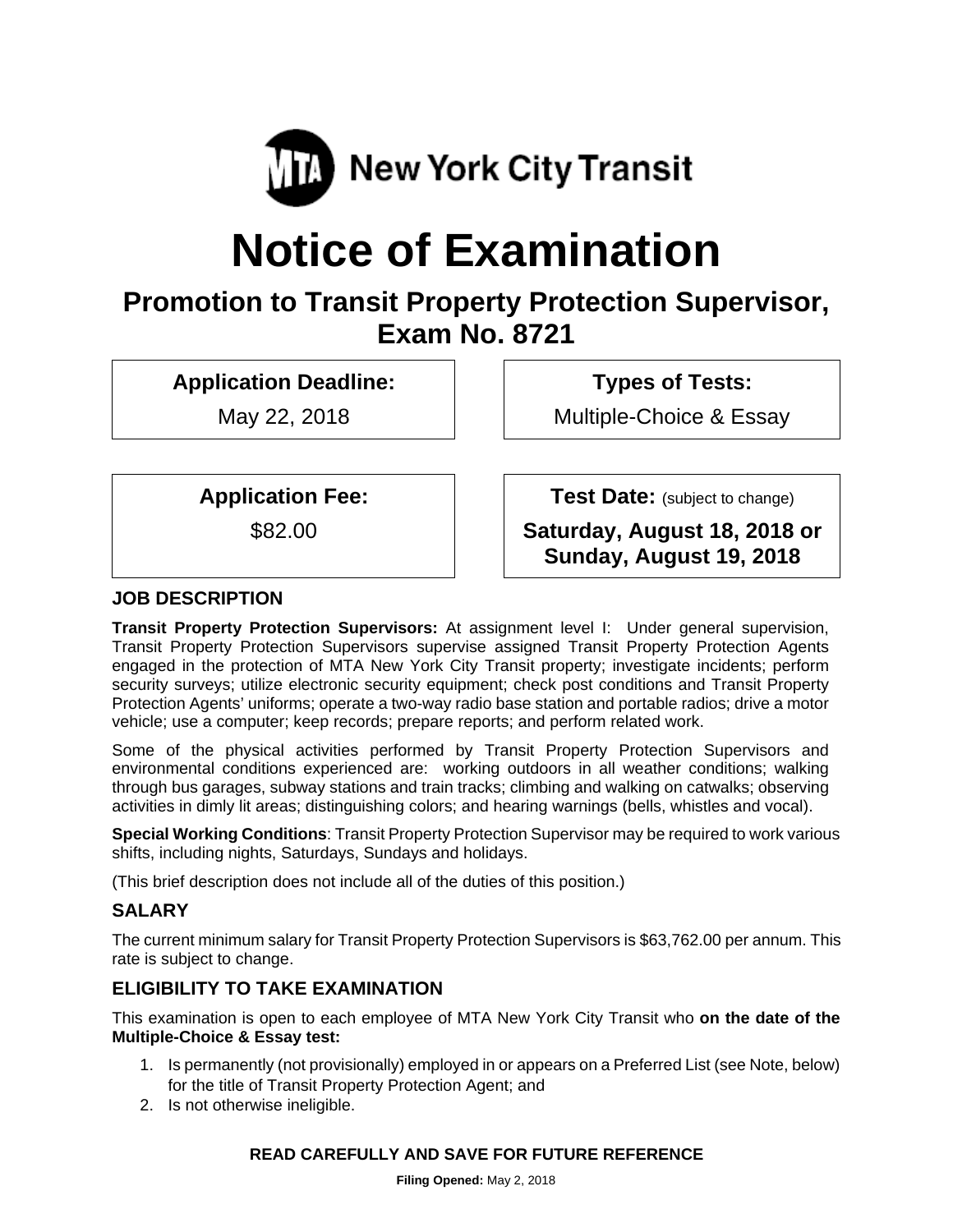# **ELIGIBILITY TO TAKE EXAMINATION** (Continued)

(Note: A "Preferred List" is a civil service list which is only for certain former permanent incumbents of the eligible title who have rehiring rights.)

This examination is also open to employees who were appointed to an eligible title pursuant to New York State Civil Service Law, section 55-a, and who meet all other eligibility requirements.

You are responsible for determining whether you meet the eligibility requirements for this examination prior to submitting the *Application*. If you do not know if you are eligible check with **your department's Human Resources representative**. You may be given the test before we verify your eligibility. If you are marked "Not Eligible," your application fee will **not** be refunded and you will **not** receive a score.

This examination is **not** open to employees of MaBSTOA or MTA Bus Company, or to employees of MTA agencies other than MTA New York City Transit.

# **REQUIREMENTS TO BE PROMOTED**

**Probationary Period:** At the time of promotion, you must have completed your probationary period in the eligible title as indicated in the above "Eligibility to Take Examination" section, and you must be permanently employed in that title or your name must appear on a Preferred List for the title at the time of promotion. Additionally, you must have served permanently in the eligible title for at least one year. Time served prior to a break in service of more than one year will not be credited.

**Driver License Requirement:** At the time of promotion, you must have a Motor Vehicle Driver License valid in the State of New York with no disqualifying restrictions that would preclude the performance of the duties of this title. If you have serious moving violations, a license suspension or an accident record you may be disqualified. This license must be maintained for the duration of your employment in the title.

**Security Guard Registration Requirement:** At the time of promotion to this position, you must possess a Security Guard Registration Card issued by the New York State Department of State, as explained, generally, in Article 7-A of the New York State General Business Law ("the Security Guard Act"), and, specifically, in Section 89-h of the New York State General Business Law, entitled "Requirements for a [Security Guard] Registration Card." You must maintain this registration card for the duration of your employment.

**Drug Screening Requirement:** You must pass a drug screening in order to be promoted.

# **HOW TO SUBMIT AN APPLICATION AND PAY THE APPLICATION FEE**

If you believe you meet the requirements in the "Eligibility to Take Examination" section, submit an application online by the last day of the application period unless you are requesting a Fee Waiver. Applicants who wish to request a Fee Waiver should refer to the "How to Submit an Application When Requesting a Fee Waiver" section below.

**Application Fee:** This fee is generally not refundable. Under special circumstances, you may be entitled to a refund. You should refer to the Department of Citywide Administrative Services ("DCAS") Exam Regulations to determine if you are entitled to a refund prior to requesting a refund. You can refer to the bottom of the last page of the Notice of Examination for instructions on how to obtain a copy of the DCAS Exam Regulations.

#### **Online Applications:**

1. Apply using the "BSC" employee portal at www.mymta.info by the last day of the *Application*  period.

(Continued)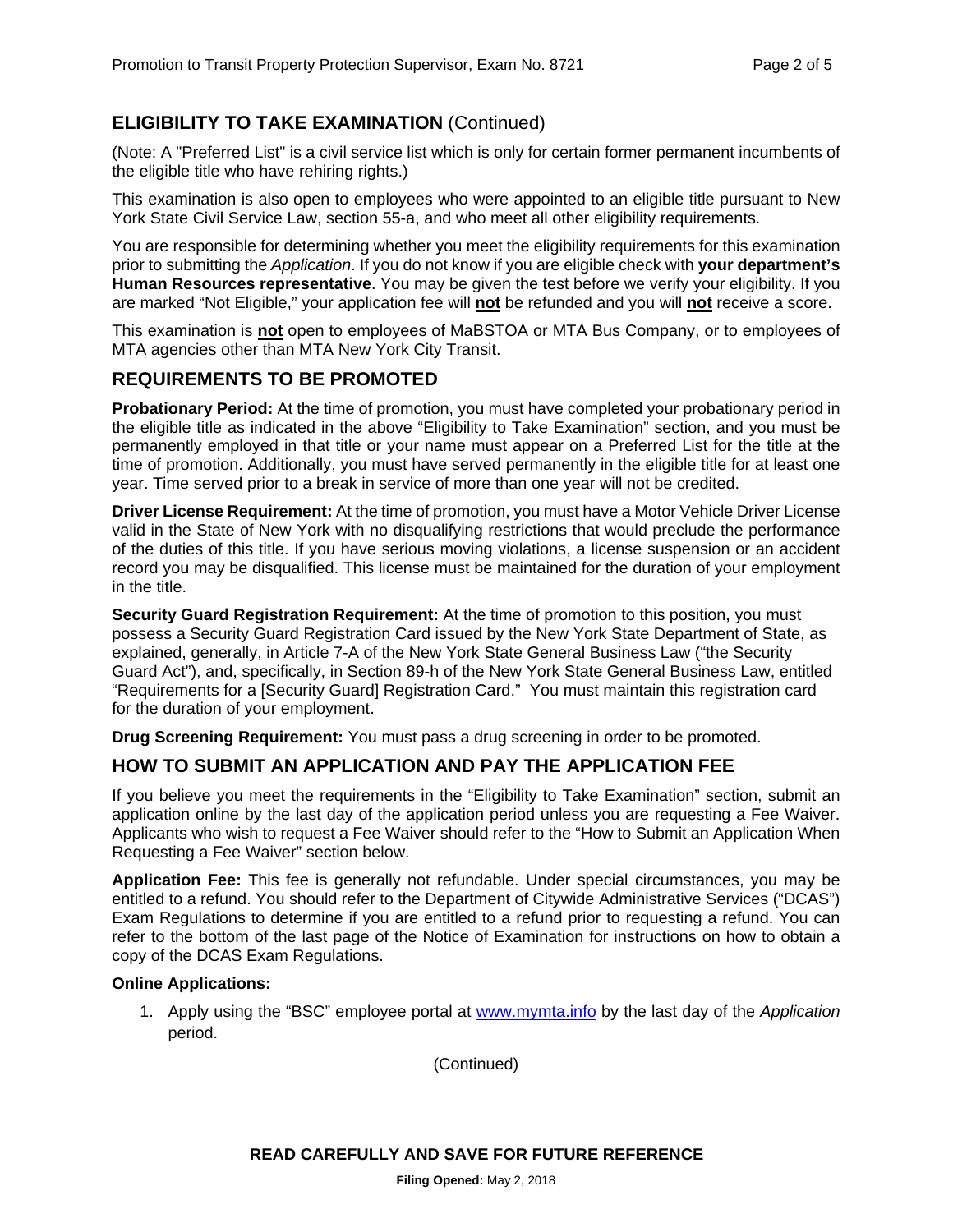# **HOW TO SUBMIT AN APPLICATION AND PAY THE APPLICATION FEE** (Continued)

- 2. You must pay the *Application* fee via payroll deduction. Applicants who request a fee waiver must apply by mail.
- 3. You will be sent a confirmation number after you complete your *Application* and pay the application fee.

Save your confirmation numbers for future references and proof of filing an *Application.*

Computers with internet access are available on a limited basis at branches of the New York Public Library, the Brooklyn Public Library and the Queens Library to patrons with a valid library card.

# **HOW TO SUBMIT AN APPLICATION WHEN REQUESTING A FEE WAIVER**

Applicants who wish to request a Fee Waiver must obtain an *Application* in person at the MTA New York City Transit Exam Information Center as indicated below and must submit the *Application* by mail to the address in the Correspondence section below **by the last day of the application period**.

MTA New York City Transit will not accept applications in person. Additional information on requesting an application fee waiver is available with the *Application*.

**MTA New York City Transit Exam Information Center**: Open Monday through Friday, from 9 AM to 3 PM, in the lobby at 180 Livingston Street, Brooklyn, New York. Directions: take the A, C, F, or R trains to the Jay Street-Metro Tech Station, or the 2, 3, or G train to the Hoyt Street Station.

#### **ADMISSION LETTER**

An *Admission Letter* will be mailed to you about 10 days before the first date of the multiple-choice test. If you do not receive an *Admission Letter* at least 4 days before this date, you may obtain a duplicate letter at the MTA New York City Transit Exam Information Center (as indicated above). A paper copy of the *Admission Letter* is your ticket for admission to the test.

Employees **must** keep their official mailing address **up to date.** Only the address on file with the MTA Business Service Center will be used to mail correspondence, including the *Admission Letter.*

# **THE TEST**

You will be given a competitive multiple-choice test and a qualifying essay test. The tests will be given in a single session on the same day. A score of at least 70% is required to pass the multiple-choice test and the qualifying essay test. Your score on the multiple-choice test will determine 85% of your final score. Your seniority will determine the remaining 15%. You must pass the multiple-choice test and the qualifying essay test to have your seniority credited. Your seniority score will be 70 plus  $\frac{1}{2}$ point for each three months of completed, permanent continuous service with an agency under the jurisdiction of the Commissioner, Department of Citywide Administrative Services in competitive class titles. Your service will be credited through the date of the multiple-choice test, up to a maximum of 15 years. Time served prior to a break in service of more than one year will not be credited.

Veterans' or Disabled Veterans' Credit will be granted only to eligible passing candidates who request that they be applied. Veterans' or Disabled Veterans' Credit should be requested at the time of application, but **must** be requested before the date the eligible list is established. Claims for Veterans' or Disabled Veterans' Credit cannot be made once the eligible list is established.

The multiple-choice test may include questions associated with the supervision of agents in charge of the safety and protection of MTA New York City Transit property; Property Protection Rules and Regulations and work procedures; job-related arithmetic computations; ability to keep records and analyze reports from Transit Property Protection Agents; MTA New York City Transit Rules

(Continued)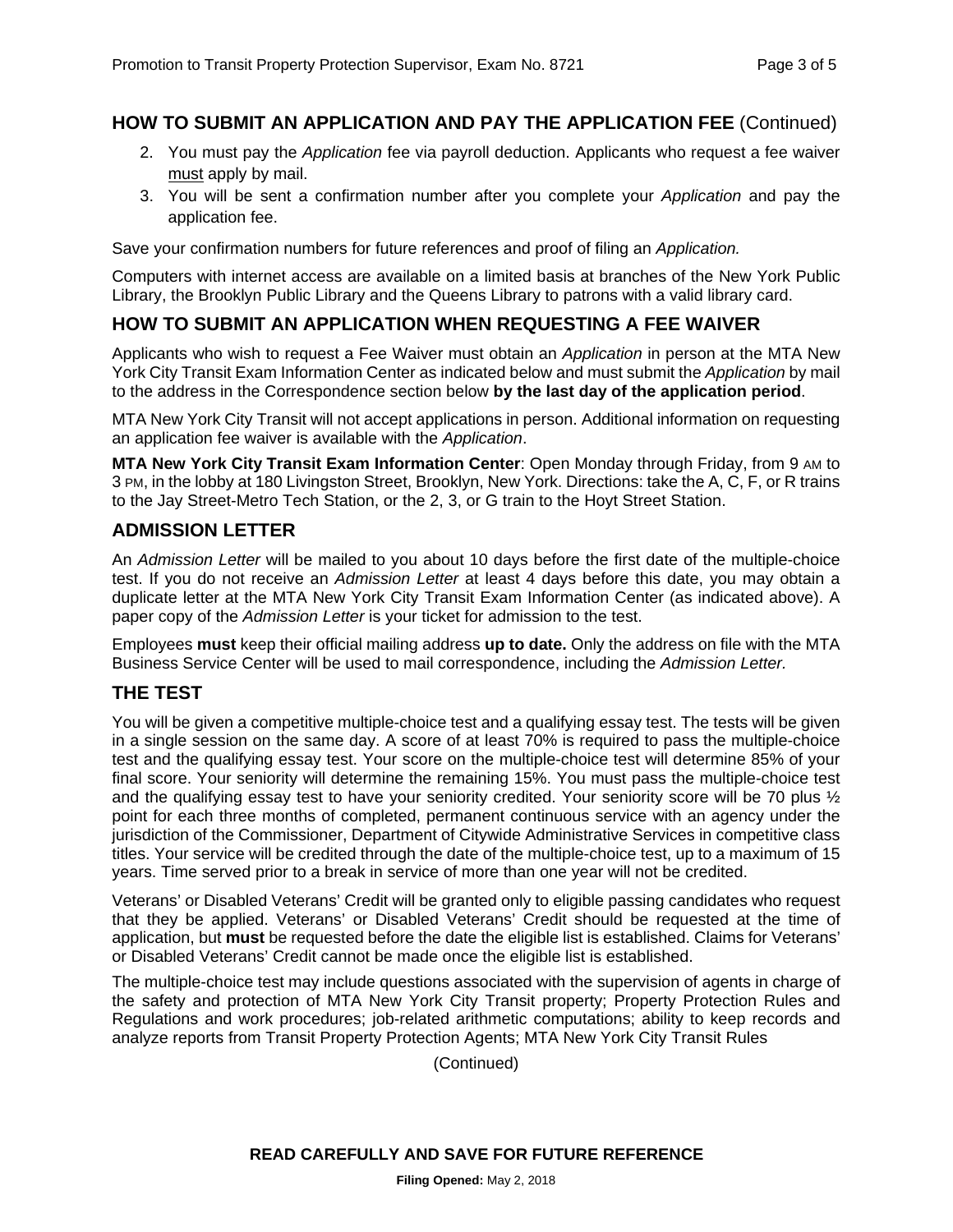# **THE TEST** (Continued)

and Regulations; ability to understand and follow instructions; knowledge of motor vehicle routes leading to the postings of Transit Property Protection Agents; implementation of changes in procedures and other related areas.

The qualifying essay test will require candidates to write one or more reports based on information provided on the day of the test. Candidates will be evaluated on their ability to write concisely, comprehensively and clearly using good grammatical form. Only those candidates who achieve a passing score on the multiple-choice test will have their qualifying essay test rated.

# **TEST ADMINISTRATION GUIDELINES**

**Warning:** You are not permitted to enter the test site with cellular phones, smart watches, beepers, pagers, cameras, portable media players, or other electronic devices. Calculators are not permitted. Electronic devices with an alphabetic keyboard, word processing, or data recording capabilities, such as planners, organizers, etc., are prohibited. If you use any of these devices in the testing site building at any time before, during, or after the practical skills test, you may **not** receive your test results, your test score may be nullified, and your application fee will **not** be refunded.

You may not have any other person, including children, present with you while you are being processed for or taking the test, and no one may wait for you inside of the test site while you are taking the practical skills test.

**Leaving:** You must leave the test site once you finish the test. If you leave the test site after being fingerprinted but before finishing the test, you will not be permitted to re-enter. If you disregard this instruction and re-enter the test site, you may not receive your test results, your test score may be nullified, and your application fee will not be refunded

**Proof of Identity**: You must present your MTA New York City Transit employee ID when you arrive to take each test.

# **THE TEST RESULTS**

If you pass the multiple-choice test and the qualifying essay test and are marked eligible, your name will be placed in final score order on an eligible list and you will be given a list number. You will be notified by mail of your test results. If you meet all requirements and conditions, you will be considered for promotion when your name is reached on the eligible list.

# **SPECIAL ARRANGEMENTS**

**Late Filing:** Consult with **your department's Human Resources representative** to determine the procedure for filing a late *Application* if you meet one of the following conditions:

- 1. You are absent from work for at least one-half of the application period and are unable to apply for reasons such as vacation, sick leave or military duty; or
- 2. You become eligible after the above application period, but on or before the first date of the Multiple-Choice & Essay tests.

**Make-Up Test:** You may apply for a make-up test if you cannot take the test on the scheduled test date for any of the following reasons:

- 1. Compulsory attendance before a public body;
- 2. On-the-job injury or illness caused by municipal employment where you are an officer or employee of the City;

(Continued)

#### **READ CAREFULLY AND SAVE FOR FUTURE REFERENCE**